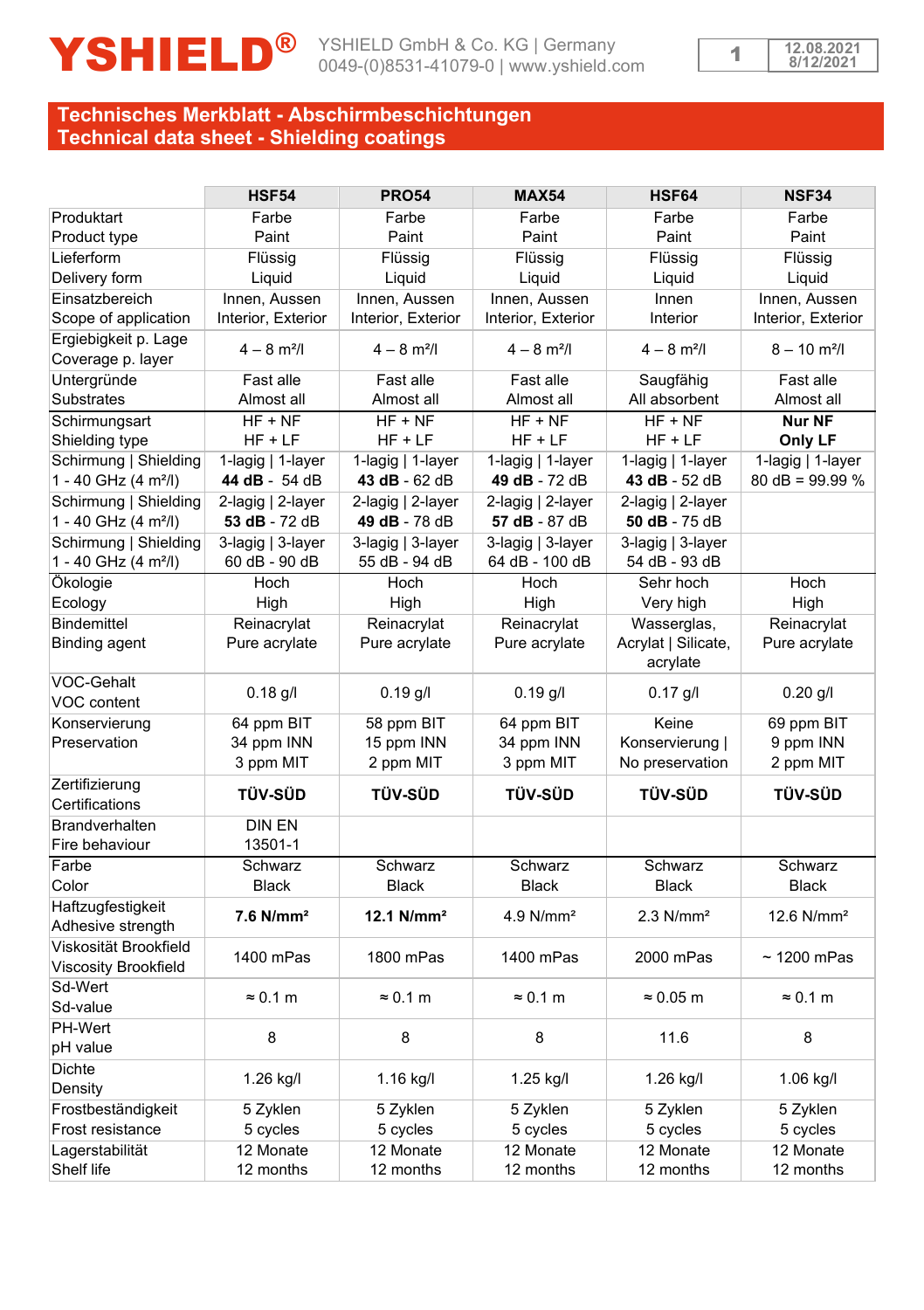



|                                               | <b>DRY54</b>                         | DRY69                           |  |  |
|-----------------------------------------------|--------------------------------------|---------------------------------|--|--|
| Produktart                                    | Farbe                                | Spachtel                        |  |  |
| Product type                                  | Paint                                | Putty                           |  |  |
| Lieferform                                    | Pulver                               | Pulver                          |  |  |
|                                               | Powder                               | Powder                          |  |  |
| Delivery form                                 |                                      |                                 |  |  |
| Einsatzbereich                                | Innen, Aussen                        | Innen                           |  |  |
| Scope of application                          | Interior, Exterior                   | Interior                        |  |  |
| Ergiebigkeit p. Lage<br>Coverage p. layer     | $4 - 8$ m <sup>2</sup> /l            | $0.33 - 1 m2/kq$                |  |  |
| Untergründe                                   | Fast alle                            | Saugfähig                       |  |  |
| Substrates                                    | Almost all                           | All absorbent                   |  |  |
| Schirmungsart                                 | $HF + NF$                            | $HF + NF$                       |  |  |
| Shielding type                                | $HF + LF$                            | $HF + LF$                       |  |  |
| Schirmung   Shielding                         | 1-lagig   1-layer<br>36 $dB - 42 dB$ | 1 mm   0.039 inch               |  |  |
| Schirmung   Shielding                         | 2-lagig   2-layer<br>41 dB - 54 dB   | 2 mm   0.079 inch               |  |  |
| Schirmung   Shielding                         | 3-lagig   3-layer<br>46 dB - 84 dB   | 3 mm   0.118 inch               |  |  |
| Ökologie                                      | Sehr hoch                            | Sehr hoch                       |  |  |
| Ecology                                       | Very high                            | Very high                       |  |  |
| <b>Bindemittel</b>                            | Reinacrylat                          | Wasserglas,                     |  |  |
| Binding agent                                 | Pure acrylate                        | Acrylat   Silicate,<br>acrylate |  |  |
| VOC-Gehalt                                    |                                      |                                 |  |  |
| VOC content                                   | $0.12$ g/l                           | $0.12$ g/l                      |  |  |
| Konservierung                                 | Keine                                | Keine                           |  |  |
| Preservation                                  | Konservierung                        | Konservierung                   |  |  |
|                                               | No preservation                      | No preservation                 |  |  |
| Zertifizierung                                |                                      |                                 |  |  |
| Certifications                                | <b>TÜV-SÜD</b>                       | TÜV-SÜD                         |  |  |
| Brandverhalten                                |                                      |                                 |  |  |
| Fire behaviour                                |                                      |                                 |  |  |
| Farbe                                         | Schwarz                              | Schwarz                         |  |  |
| Color                                         | <b>Black</b>                         | <b>Black</b>                    |  |  |
| Haftzugfestigkeit                             |                                      |                                 |  |  |
| Adhesive strength                             | $4.1$ N/mm <sup>2</sup>              |                                 |  |  |
| Viskosität Brookfield<br>Viscosity Brookfield | 1000 mPas                            |                                 |  |  |
| Sd-Wert                                       |                                      |                                 |  |  |
| Sd-value                                      | $\approx 0.1$ m                      |                                 |  |  |
| PH-Wert                                       |                                      |                                 |  |  |
| pH value                                      | 8                                    |                                 |  |  |
| Dichte                                        |                                      |                                 |  |  |
| Density                                       | 1.10 kg/l                            |                                 |  |  |
| Frostbeständigkeit                            | Dauerhaft                            | Dauerhaft                       |  |  |
| Frost resistance                              | permanent                            | permanent                       |  |  |
| Lagerstabilität                               | 60 Monate                            | 60 Monate                       |  |  |
| Shelf life                                    | 60 months                            | 60 months                       |  |  |
|                                               |                                      |                                 |  |  |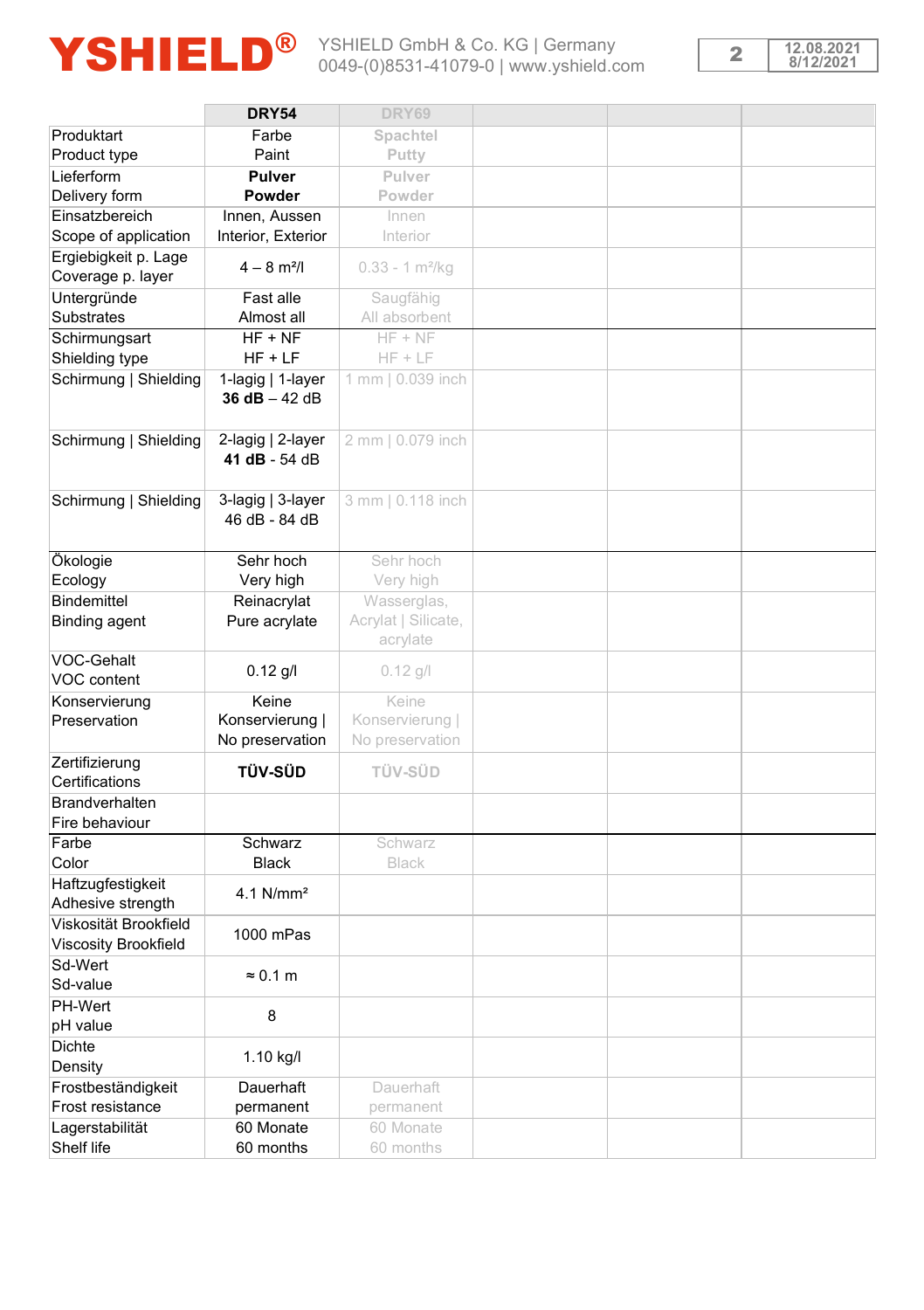# YSHIELD<sup>®</sup> YSHIELD GmbH & Co. KG | Germany

## **Verwendungszweck Designated use**

Elektrisch leitfähige Grundbeschichtungen zur Abschirmung hochfrequenter elektromagnetischer Felder und/oder niederfrequenter elektrischer Felder.

Electrically conductive base coatings to shield highfrequency electromagnetic fields and/or low-frequency electric fields.

# **TÜV-SÜD Zertifizierung TÜV-SÜD certification**

#### **HSF54, MAX54, DRY54, PRO54, HSF64, NSF34, DRY69, GK5**

Wir lassen obige Produkte vom TÜV-Süd überwachen. Der Fertigungsprozess mit Qualitätssicherung, das Emissionsverhalten und der sparsame Einsatz von Konservierungsmitteln unterliegen der Kontrolle.

We have the upper products monitored by TÜV-Süd. The production process including quality control, emission behavior and economical use of preserving agents is subject to monitoring.



#### Pollutant tested building materials

- Testing of health-related contents and emissions
- Regularly product and process monitoring Control of the raw materials

www.tuev-sued.de/oekologische-produktpruefung

# **Wichtige Sicherheitshinweise Important safety guidelines**

#### **Alle Beschichtungen haben ein hohes Färbevermögen und sollten mit Umsicht verarbeitet werden.** Spritzer sofort nass abwischen und nicht eintrocknen lassen. Spritznebel, Sprühnebel und alle Pulver nicht



einatmen! Während der Verarbeitung und Trocknung für gründliche Belüftung sorgen! Essen, Trinken und Rauchen während des Gebrauchs der Farben ist zu vermeiden! Bei Berührung mit den Augen oder der Haut sofort gründlich mit Wasser abspülen!

**All coatings have a high coloring capability, so please proceed with care.** Wipe off stains immediately with damp cloth - do not let them dry up. Do not inhale spray mist or all powders! Make sure to air properly during processing and drying time! Do not eat, drink, or smoke during painting! Rinse thoroughly immediately after skin or eye contact!

# **VOC-Gehalt VOC-content**

Siehe Tabelle. Der EU-Grenzwert für Kat. A/a liegt bei 30 g/l (ab 2010).

View chart. The EU limit value for cat. A/a is 30 g/l (as of 2010).

# **Inhaltsstoffe Ingredients**

#### **HSF54**

Wasser, Naturgraphit, Reinacrylatdispersion, Carbon Black, Additive, Konservierung (BIT, INN, MIT).

Water, natural graphite, pure acrylics dispersion, carbon black, additives, preservation (BIT, INN, MIT).

#### **PRO54**

Wasser, Reinacrylatdispersion, Carbonfasern, Naturgraphit, Carbon Black, Additive, Konservierung (BIT, INN, MIT).

Water, pure acrylics dispersion, carbon fibers, natural graphite, carbon black, additives, preservation (BIT, INN, MIT).

### **MAX54**

Wasser, Naturgraphit, Reinacrylatdispersion, Carbon Black, Additive, Konservierung (BIT, INN, MIT).

Water, natural graphite, pure acrylics dispersion, carbon black, additives, preservation (BIT, INN, MIT).

### **DRY54**

Naturgraphit, Carbon Black, Reinacrylatpulver, Additive, kein Konservierungsmittel.

Natural graphite, carbon black, pure acrylics powder, additives, no preservation agent.

#### **HSF64**

Wasser, Kaliwasserglas, Naturgraphit, Carbon Black, Reinacrylatdispersion, Additive, keine Konservierung. Water, potassium silicate, natural graphite, carbon black pure acrylics dispersion, additives, no preservation.

### **NSF34**

Wasser, Reinacrylatdispersion, Carbon Black Naturgraphit, Additive, Konservierung (BIT, INN, MIT).

Water, pure acrylics dispersion, carbon black, natural graphite, additives, preservative (BIT, INN, MIT).

#### **DRY69**

Naturgraphit, Carbon Black, Kaliwasserglaspulver, Reinacrylatpulver, Cellulosefasern, Additive, kein Konservierungsmittel.

Natural graphite, carbon black, potassium silicate powder, pure acrylics powder, cellulose fiber, additives, no preservation agent.

# **Konservierungsmittel Preservative**

Wenn in der Tabelle angegeben, enthält das Produkt BIT (1,2-Benzisothiazolin-3-on), INN (Zink-Pyrithion) und MIT (2-Methyl-4-isothiazolin-3-on) zur Konservierung. Beratung für Allergiker unter Telefon 0049-(0)8531- 317130.

If stated in the chart, the product contains BIT (1,2- Benzisothiazolin-3-on), INN (Zink-Pyrithion) and MIT (2- Methyl-4-isothiazolin-3-on) for preservation. Consulting service for allergy sufferers via telephone 0049-(0)8531- 317130.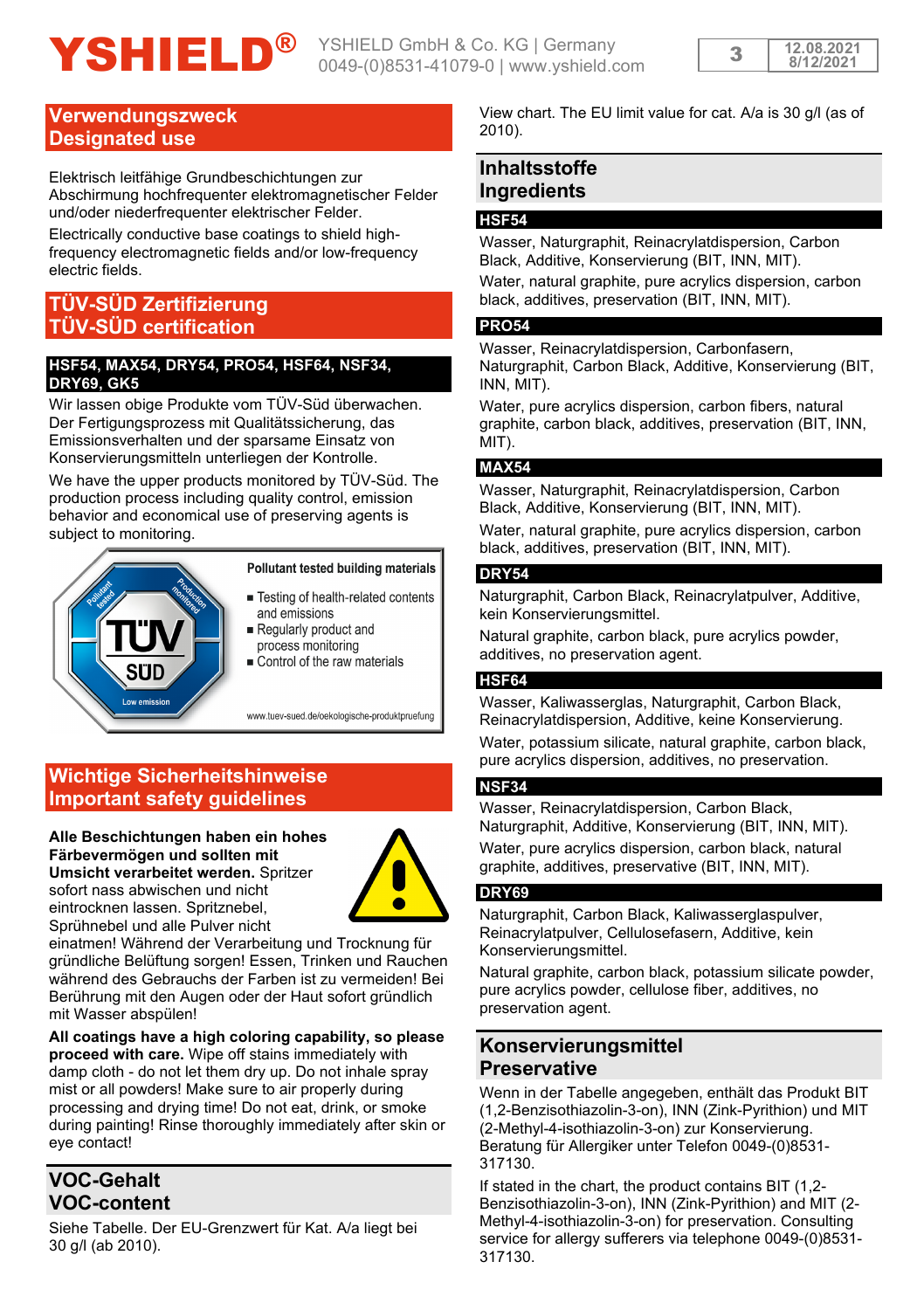# YSHIELD<sup>®</sup> YSHIELD GmbH & Co. KG | Germany

0049-(0)8531-41079-0 | www.yshield.com



### **Erdung Grounding**

# **Erdungsvorschriften Grounding regulations**

Großflächige Abschirmungen mit Abschirmmaterialien sind "fremde leitfähige Teile", die durch den Anschluss an den Potentialausgleich geerdet werden müssen.



Extensive shieldings with shielding

materials are "external conductive parts", that have to be grounded with the connection to the equipotential bonding.

# **Erdungskomponenten Grounding components**

Zur Erdung empfehlen wir ausschließlich unsere eigenen Erdungskomponenten. Informationen dazu finden Sie im "Technischen Merkblatt Erdung".

We solely recommend our own grounding accessories for grounding. Further information on this can be found in our "Technical data sheet Grounding".

# **Verarbeitung Farben Processing paints**

# **Strategisches Vorgehen in Kürze Strategic approach in brief**

● Untergrund mit Grundierung GK5 vorbehandeln. ● Löcher für Erdungsplatte bohren. ● Erdungsband in einem Stück durch alle zu streichenden Flächen kleben, wie im Erdungshinweis angegeben. ● Abschirmfarben je nach gewünschter Schirmdämpfung ein-, zwei- oder dreilagig auftragen. ● Nach Abtrocknen Erdungsplatte anschrauben. • Weiter siehe "Endbeschichtung".

● Pretreat the underground with our primer GK5. ● Drill holes for the grounding plate. ● Grounding strap must be applied continuously in one piece on all surfaces to be painted, as stated in our grounding instructions sheet. • Apply the shielding paint in one, two or three layers, depending on the favored shielding attenuation. ● After drying, fix the grounding plate. ● For further procedure view "Final coating ".

# **Verarbeitungstemperatur Processing temperature**

Nicht unter 5°C Luft- und Untergrundtemperatur verarbeiten. Die 5°C dürfen auch bei der Trocknung nicht unterschritten werden.

Minimum air and substrate temperature for processing: 5°C / 41°F. This temperature also counts for the drying time!

# **Untergrund Substrate**

Der Untergrund muss frei von Verschmutzungen, trennenden Substanzen und trocken sein. Absorbierende oder poröse Oberflächen müssen zunächst mit einer Grundierung behandelt werden. Alte Farbanstriche oder

Tapeten, die durch Wasser angelöst werden können, sind zu beseitigen.

The underground needs to be clean, degreased and dry. Absorbent or porous surfaces must be pretreated with a primer. Old coats of paint or wallpapers (which can be etched with water) must be removed.

#### **HSF54, PRO54, MAX54, NSF34**

Hervorragende Haftung auf **fast allen Untergründen** wie Farbanstrichen, Trockenbauplatten, Tapeten, Putz, Beton, Styropor, Holz, Glas, vielen Kunststoffen, usw.

Excellent adhesion on **almost all undergrounds** such as emulsion paints, dry construction boards, wallpaper, cement, plaster, polystyrene, wood, glass, many plastics, etc.

#### **DRY54**

Gute Haftung auf allen **saugfähigen Untergründen** wie Farbanstrichen, Trockenbauplatten, Tapeten, Putz, Beton, Holz, usw.

Good adhesion on all **absorbent undergrounds** such as emulsion paints, dry construction boards, wallpaper, cement, plaster, wood, etc.

#### **HSF64**

Gute Haftung auf allen **saugfähigen Untergründen**. Wichtig: Mit Kaliwasserglas als Inhaltsstoff nicht auf gipsbasierten Untergründen verwendbar.

Good adhesion on all **absorbent undergrounds**. Important: Not applicable on gypsum-based undergrounds with potassium silicate as ingredient.

# **Grundierung Priming coat**

Saugfähige Untergründe müssen mit unserer Grundierung GK5 vorbehandelt werden. Ohne Grundierung zieht das Bindemittel mit dem Wasser in den Untergrund ein und die physikalischen Eigenschaften verschlechtern sich.

Absorbent or porous surfaces must be pretreated with our primer GK5. Without a primer, the binding agent will soak into the substrate, together with the water. This will lead to an aggravation of the physical characteristics.

# **Wie viele Lagen How many layers**

**Einlagig** streichen ist zu empfehlen, wenn man Kosten sparen möchte. **Zweilagig** ist der goldene Mittelweg und macht Sinn, weil man dünnere Stellen des ersten Anstrichs ausgleichen kann, man erzielt eine hohe Redundanz. **Dreilagig** macht nur Sinn, wenn man das letzte dB herausholen möchte.

**One layer** of paint is recommended if you want to save costs. **Two layers** of paint are the happy medium and make sense as you can level out thinner painted areas of the first layer, you achieve a high redundancy. **Three layers** of paint only make sense if you need to achieve the maximum dB value.

# **Verbrauch pro Lage Consumption per layer**

Der Verbrauch ist abhängig von der Beschaffenheit und Saugfähigkeit des Untergrundes. Ein typisch dickerer Anstrich hat eine Ergiebigkeit von 4 m²/l – für diese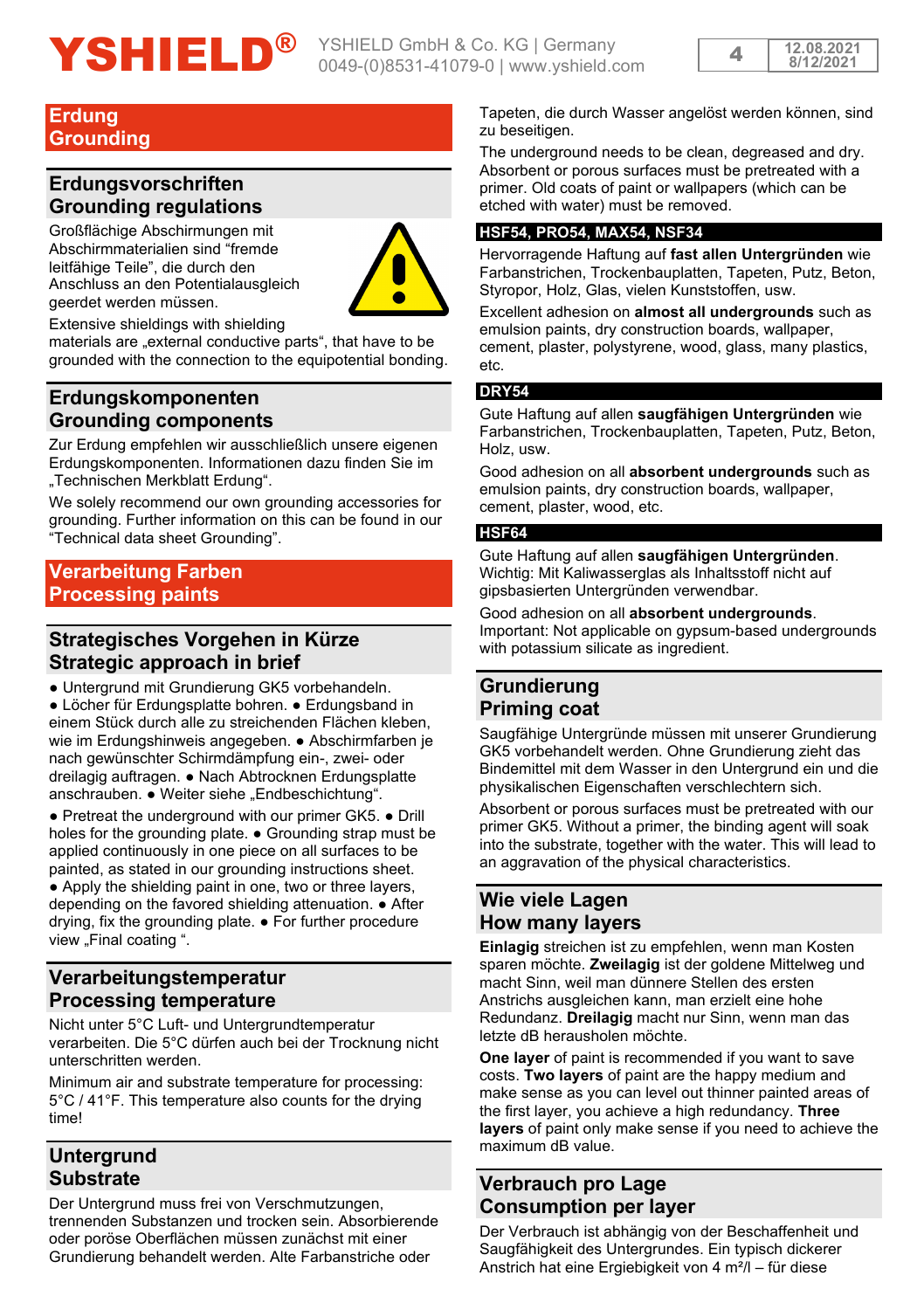**12.08.2021** <sup>5</sup> **8/12/2021**

Ergiebigkeit gilt die angegebene Schirmdämpfung. Ein dünner Anstrich hat eine Ergiebigkeit von 8 m²/l – was etwa 5-10 dB weniger Schirmdämpfung ergibt.

The consumption is depending on the quality and absorbency of the underground. A typically thicker coat has a yield of 4 m²/l - the stated shielding attenuation counts for this yield. An economical, thinner coat has a yield of 8 m²/l - counting for approx. 5-10 dB less in shielding attenuation.

# **Vorbereitung Preparation**

#### **HSF54, PRO54, MAX54, HSF64, NSF34**

Die leitfähigen Partikel setzen sich am Boden ab. Gebinde aufschütteln und nach dem Öffnen mit einem elektrischen Rührer homogen aufrühren. Für die 1- und 5-Liter-Gebinde empfehlen wir unseren Rührquirl AR42. Wässrige Produkte sind immer gebrauchsfertig. Niemals mit Wasser oder anderen Anstrichmitteln vermischen.

The conductive particles settle at the bottom of the paint container. Shake the paint container well and mix the paint homogeneous with an electrical paint stirrer. For our 1 and 5-liter bins we recommend our paint stirrer AR42. Liquid products are always ready for use. Never mix with water or other coating materials.

#### **DRY54**

Das Pulver muss mit Wasser angerührt werden. Die Wassermenge muss auf das Gramm genau mit einer digitalen Waage gemessen werden! Der Eimer muss mindestens doppelt so groß sein wie die anzurührende Farbmenge. Verwenden Sie einen Quirl der groß genug ist, dass sich die gesamte Farbe im Eimer bewegt.

The powder must be mixed with water. The amount of water must be measured exactly to the gram with a digital scale! The used bucket needs to be at least twice as big as the paint volume to be mixed. Use a mixer (stirrer) large enough to move all the paint in the bucket.

Pulverpackung / Benötigter Eimer / Wassermenge: Pulver für **1 Liter** / > 2 Liter Eimer / **0,7 Liter Wasser** Pulver für **5 Liter** / > 10 Liter Eimer / **3,5 Liter Wasser** Powder package / Needed bucket / Water quantity: Powder for **1 liter** / > 2 liter bucket / **0.7 liter water** Powder for **5 liter** / > 10 liter bucket / **3.5 liter water**

**Atemschutzmaske und Schutzbrille tragen!** Arbeiten Sie zu zweit. Eine Person rührt, die andere Person gibt das Pulver zu. Immer nur so viel Pulver zugeben, dass die Farbe an der Oberfläche in Bewegung bleibt. Langsam arbeiten, damit es möglichst wenig staubt.

# **Wear a respirator (breathing mask) and safety**

**glasses!** Work with two persons. One person mixes while the other person adds the powder. Only add enough powder so that the paint on the surface stays in motion. Work slowly to avoid too much dust.

Wenn das Pulver im Wasser ist, **mehrere Minuten lang maximal schnell rühren**! Die Farbe wird dabei fast so flüssig wie Wasser.

As soon as the powder is in the water, **stir for several minutes at maximum speed.** By doing so, the paint becomes nearly liquid like water.

Zum **Eindicken** 15-30 Minuten stehen lassen, dabei den Deckel des Eimers schließen.

Let it rest with a closed lid for 15-30 minutes for **thickening**.

Nochmals so lange aufrühren, bis die verdickte Farbe wieder flüssiger wird und homogen aussieht.

Stir again as long as necessary until the thickened paint gets more liquid again and looks homogeneous.

Die Farbe kann nun verarbeitet werden. Angerührte Farbe, je nach Wasserqualität, in 2-7 Tagen aufbrauchen! The paint is now ready to be used. Mixed paint needs to be used up within 2-7 days, depending on the water quality!

# **Auftragsverfahren Application**

● Zum Auftragen empfehlen wir eine hochwertige Malerwalze mit einer Florhöhe von 10-13 mm. Für eine gute Schirmdämpfung ist eine gleichmäßig dicke und vollflächige Verarbeitung sehr wichtig! Tränken Sie die Walze mit immer gleich viel Farbe und streichen Sie damit immer gleich große Flächen! ● Eingeschränkt geeignet sind kurzflorige Lackierwalzen, Schaumstoffwalzen oder Pinsel, damit wird die Farbschicht ungleichmäßig aufgetragen. ● Airless sprühen ist möglich, mögliche Lochgrößen ab 0,2 bis 0,5 mm.

● Use a first-class paint roller with a pile height of 10- 13 mm. To achieve a good attenuation, it is essential to apply the shielding paint with equal thickness – do not skip areas! Always soak the paint roller with the equal amount of paint and try to coat equal large surfaces with this amount! ● Less suitable are shortpiled lacquer-rollers, foam-rollers or brushes, as the coating often gets applied unevenly. Airless spraying is possible, possible nozzle sizes from 0.2 to 0.5 mm.

# **Trocknungszeit Drying time**

Vor dem Überarbeiten 24-48 Stunden trocknen lassen. Mindestens 48 Stunden vor Regen schützen.

Allow to dry for 24-48 hours before repainting. Protect from rain for at least 48 hours.

# **Endbeschichtung Final coat**

Um die zähelastischen und schwarzen Oberflächen vor mechanischer Beanspruchung und vor Feuchte zu schützen, empfehlen wir einen zweilagigen Deckanstrich. Da es weltweit unterschiedlichste Farben gibt, können wir niemals eine Garantie für eine bestimmte Kombination geben. Zudem haften viele rein mineralische Beschichtungen und Ökofarben nur schlecht auf der Graphitoberfläche unserer Abschirmfarben. Wir empfehlen immer einen Testanstrich auf einer Probefläche.

To protect the viscoplastic and black surfaces against mechanical stress and humidity, we recommend applying two finishing coats. As there are various paints available worldwide, we can never give a guarantee for specific combinations. In addition, many purely mineral paints and ecological paints adhere badly on the graphite surface of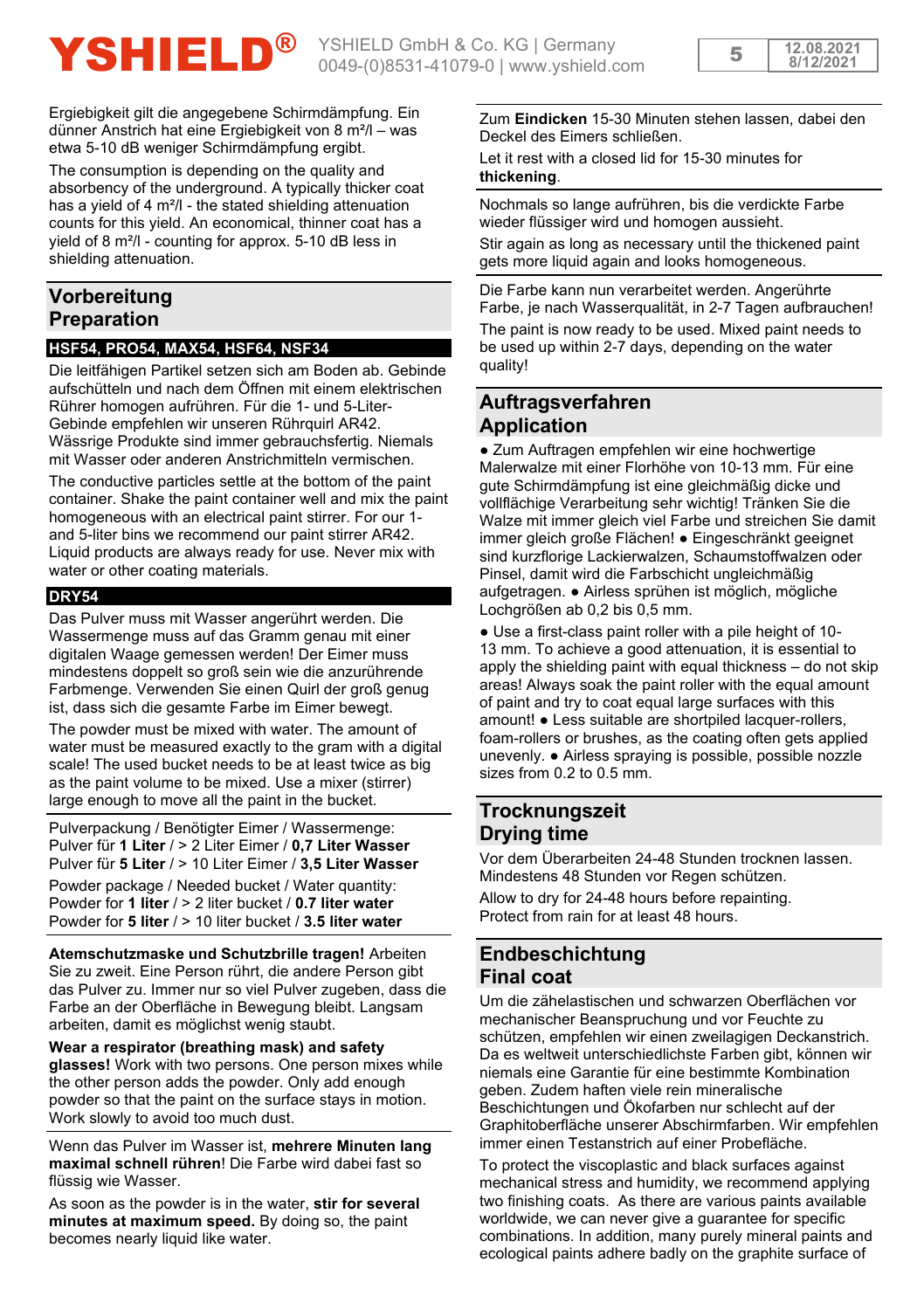# YSHIELD<sup>®</sup> YSHIELD GmbH & Co. KG | Germany

| 12 OS 2021<br>8/12/202 |
|------------------------|
|------------------------|

our shielding paints. We always recommend applying a test coating on a sampling area before processing.

**Im Innenbereich**: Mit hochwertigen, gut deckenden, kunststoffgebundenen Dispersionsfarben oder Dispersionssilikatfarben. Alternativ überkleben mit Tapeten, Glasgeweben, usw.

**Interior**: With high-quality, well covering, plastic bonded dispersion emulsion paints or dispersion silicate paints. Alternatively paste over with wallpapers, glass fabrics, etc.

**Im Außenbereich:** Mit hochwertigen, gut deckenden hoch wasserabweisenden kunststoffgebundenen Dispersionsfarben oder Silikonharzfarben.

**Exterior:** With high-quality, well covering, highly waterrepellent dispersion emulsion paints or silicon resin paints.

**Unter Putz oder Fliesen**: Aufgrund der hohen Haftzugfestigkeiten (> 1 N/mm²) nach vorheriger Grundierung unter organisch gebundenen Putzen verwendbar. Niemals rein mineralische Putze verwenden, diese haften nicht!

**Under plaster or tiles**: Due to the high adhesive tensile strength (> 1 N/mm²) applicable after prior priming under plastic bonded plaster. Never use purely mineral plasters, they do not adhere!

# **Verarbeitung Spachtel Processing putty**

# **Strategisches Vorgehen in Kürze Strategic approach in brief**

● Untergrund mit Grundierung GK5 vorbehandeln.

● Erdungsband in einem Stück durch alle Flächen kleben wie im Erdungshinweis angegeben. ● Abschirmspachteln je nach gewünschter Schirmdämpfung 1-3 mm dick auftragen. ● Nach Abtrocknen Löcher für Erdungsplatte bohren, Erdungsplatte anschrauben und mit Erdungsband verbinden. ● Weiter siehe "Endbeschichtung".

● Pretreat the underground with our primer GK5. ● The grounding strap must be applied continuously in one piece over all surfaces, as stated in our grounding instructions sheet. • Apply shielding putty according to favored shielding attenuation 1-3 mm thick. ● After drying, drill holes for the grounding plate, fix the grounding plate and connect it with the grounding strap. ● For further procedure view "Final coat ".

# **Verarbeitungstemperatur Processing temperature**

Nicht unter 5°C Luft- und Untergrundtemperatur verarbeiten. Die 5°C dürfen auch bei der Trocknung nicht unterschritten werden.

Minimum air and substrate temperature for processing: 5°C / 41°F. This temperature also counts for the drying time!

# **Untergrund Substrate**

Der Untergrund muss frei von Verschmutzungen, trennenden Substanzen und trocken sein. Alte Farbanstriche oder Tapeten, die durch Wasser angelöst werden können, sind zu beseitigen.

The underground needs to be clean, degreased and dry. Old coats of paint or wallpapers (which can be etched with water) should be removed.

#### **DRY69**

Hervorragende Haftung auf **vielen Untergründen** wie Farbanstrichen, Trockenbauplatten, Putz, Beton, Holz, usw.

Excellent adhesion on **many undergrounds** like emulsion paints, dry construction boards, cement, plaster, wood, etc.

# **Grundierung Priming coat**

Saugfähige Untergründe müssen mit unserer Grundierung GK5 vorbehandelt werden. Ohne Grundierung zieht das Bindemittel mit dem Wasser in den Untergrund ein und die physikalischen Eigenschaften verschlechtern sich.

Absorbent or porous surfaces must be pretreated with our primer GK5. Without a primer, the binding agent will soak into the substrate, together with the water. This will lead to an aggravation of the physical characteristics.

# **Verbrauch Consumption**

Der Verbrauch ist abhängig von der gewünschten Schichtdicke und Schirmdämpfung. 1 mm Schichtdicke = 1 m²/l Ergiebigkeit

2 mm Schichtdicke = 0,5 m²/l Ergiebigkeit

 $3 \text{ mm}$  Schichtdicke = 0,33 m<sup>2</sup>/l Ergiebigkeit

The consumption is depending on the favored layer thickness and shielding attenuation.

1 mm layer thickness  $= 1$  m<sup>2</sup>/l yield

2 mm layer thickness =  $0.5$  m<sup>2</sup>/l yield

3 mm layer thickness = 0.33 m²/l yield

# **Vorbereitung Preparation**

### **DRY69**

Das Pulver muss mit Wasser angerührt werden. Die Wassermenge muss auf das Gramm genau mit einer digitalen Waage gemessen werden! **Der Eimer muss mindestens doppelt so groß sein wie die anzurührende Spachtelmenge**.

The powder must be mixed with water. The amount of water must be measured exactly to the gram with a digital scale! **The used bucket needs to be at least twice as big as the putty volume to be mixed**.

Spachtelmenge / Benötigter Eimer / Wassermenge: 5 Liter Spachtel / > 10 Liter Eimer / 3 Liter Wasser 20 Liter Spachtel / > 40 Liter Eimer / 12 Liter Wasser

Putty quantity / Needed bucket / Water quantity: 5 liter putty / > 10 liter bucket / 3 liter water 20 liter putty / > 40 liter bucket / 12 liter water

Verwenden Sie ein elektrisches Einzelrührwerk oder besser ein **professionelles gegenläufiges Doppelrührwerk** für Putze oder Mörtel.

Use an electrical single agitator or better a **professional counteractive twin agitator** for plasters or mortars.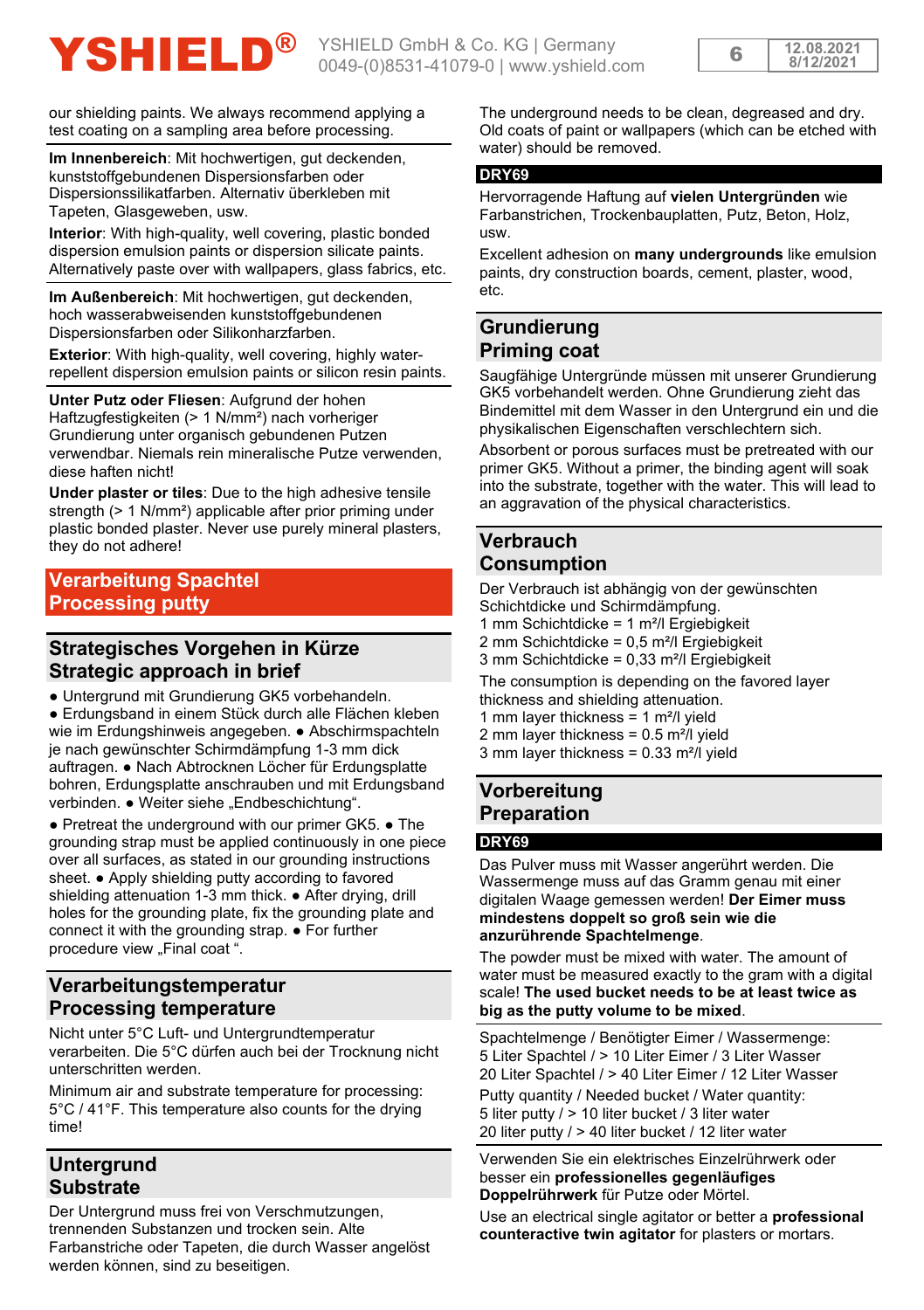

**Atemschutzmaske und Schutzbrille tragen!** Arbeiten

Sie zu zweit. Eine Person rührt, die andere Person gibt das Pulver zu. Immer nur so viel Pulver zugeben, dass es möglichst wenig staubt.

**Wear a respirator (breathing mask) and safety glasses!** Work with two persons. One person mixes while the other person adds the powder. Only add enough powder to avoid too much dust.

Wenn das Pulver im Wasser ist, **mehrere Minuten lang rühren,** bis die Spachtel immer cremiger wird.

As soon as the powder is in the water, **stir for several minutes**, until the putty gets more and more creamier.

Zum **Eindicken** 15-30 Minuten stehen lassen, dabei den Deckel des Eimers schließen.

Let it rest with a closed lid for 15-30 minutes for **thickening**.

Nochmals so lange aufrühren, bis die Spachtel perfekt gleichmäßig und homogen aussieht.

Stir again as long as necessary until the putty looks perfectly consistent and homogeneous.

Die Spachtel kann nun verarbeitet werden. Je nach Wasserqualität, in 2-7 Tagen aufbrauchen!

The putty is now ready to be used. Depending on the water quality needs to be used up within 2-7 days.

# **Auftragsverfahren Application**

● Da die enthaltenen Carbonfasern nicht der Schirmung, sondern der Armierung dienen, muss keine Verarbeitungsrichtung beachtet werden! ● Die

Verarbeitung ist identisch mit anderen Spachteln. ● Tragen Sie die Spachtel mit einer Zahntraufel auf und glätten Sie anschließend mit einem Glätter so ein, dass

keine Zahnung mehr zu erkennen ist. ● Zügig arbeiten, da keine chemischen Trocknungsverzögerer enthalten sind.

• As the included carbon fibres do not serve shielding but reinforcement, there is no need to take the processing directions into account! ● The processing is identical with other putties. ● Apply the putty with a notched trowel and smooth them afterwards with a finisher, so that no teeth are visible anymore. ● Work quickly, as the putty does not contain any chemical retarding agents.

Diese Spachtel hat einen hohen Wasseranteil und damit einen starken Schwund beim Trocknen. Dies ist für eine gute Schirmdämpfung sehr wichtig. Sie sollten nur auf ebenen Untergründen arbeiten, Unebenheiten kann man mit diesen Abschirmspachteln nur schlecht glattspachteln.

This putty has a high water content and therefore a high shrinkage while drying. This is very important for a good shielding attenuation. You should only work on even substrates; bumps cannot be properly levelled out with those shielding putties.

# **Trocknungszeit Drying time**

### **DRY69**

- Vor dem Überarbeiten 48-96 Stunden trocknen lassen.
- Mindestens 96 Stunden vor Regen schützen.
- Durchhärtung der Schicht nach 7-14 Tagen.
- Allow to dry for 48-96 hours before overcoating.
- Protect from rain for at least for 96 hours.
- The coating is entirely cured after 7-14 days.

# **Endbeschichtung Final coat**

Um die zähelastischen und schwarzen Oberflächen vor mechanischer Beanspruchung und vor Feuchte zu schützen, empfehlen wir einen zweilagigen Deckanstrich. Da es weltweit unterschiedlichste Farben gibt, können wir niemals eine Garantie für eine bestimmte Kombination geben. Zudem haften viele rein mineralische Beschichtungen und Ökofarben nur schlecht auf der Graphitoberfläche unserer Abschirmspachteln. Wir empfehlen immer einen Testanstrich auf einer Probefläche.

To protect the viscoplastic and black surfaces against mechanical stress and humidity, we recommend applying two finishing coats. As there are various paints available worldwide, we can never give a guarantee for specific combinations. In addition, many purely mineral paints and ecological paints adhere badly on the graphite surface of the shielding putties. We always recommend applying a test coating on a sample area before processing.

**Im Innenbereich**: Mit hochwertigen, gut deckenden, kunststoffgebundenen Dispersionsfarben oder Dispersionssilikatfarben. Alternativ überkleben mit Tapeten, Glasgeweben, usw.

**Interior**: With high-quality, well covering, plastic bonded dispersion emulsion paints or dispersion silicate paints. Alternatively paste over with wallpapers, glass fabrics, etc.

**Im Außenbereich**: Mit hochwertigen, gut deckenden, hoch wasserabweisenden kunststoffgebundenen Dispersionsfarben oder Silikonharzfarben.

**Exterior**: With high-quality, well covering, highly waterrepellent dispersion emulsion paints or silicon resin paints.

# **Weitere Informationen Further information**

# **Lagerung Storage**

Kühl, frostfrei und für Kinder unzugänglich lagern. Anbruchgebinde fest verschlossen und kühl aufbewahren. Store cool and frost-free. Keep out of reach from children. Once the paint container has been opened, close tightly after usage and store in a cool place.

# **Lagerdauer Period of storage**

## **HSF54, PRO54, MAX54, HSF64, NSF34, GK5**

**Mindestens** 12 Monate, siehe Chargenaufkleber. **At least** 12 months, see batch sticker.

### **DRY54, DRY69**

60 Monate, siehe Chargenaufkleber auf der Verpackung. Das Vakuum der Innenverpackung muss intakt sein.

60 months, see batch sticker on the packaging.

The vacuum of the inner packaging must be undamaged.